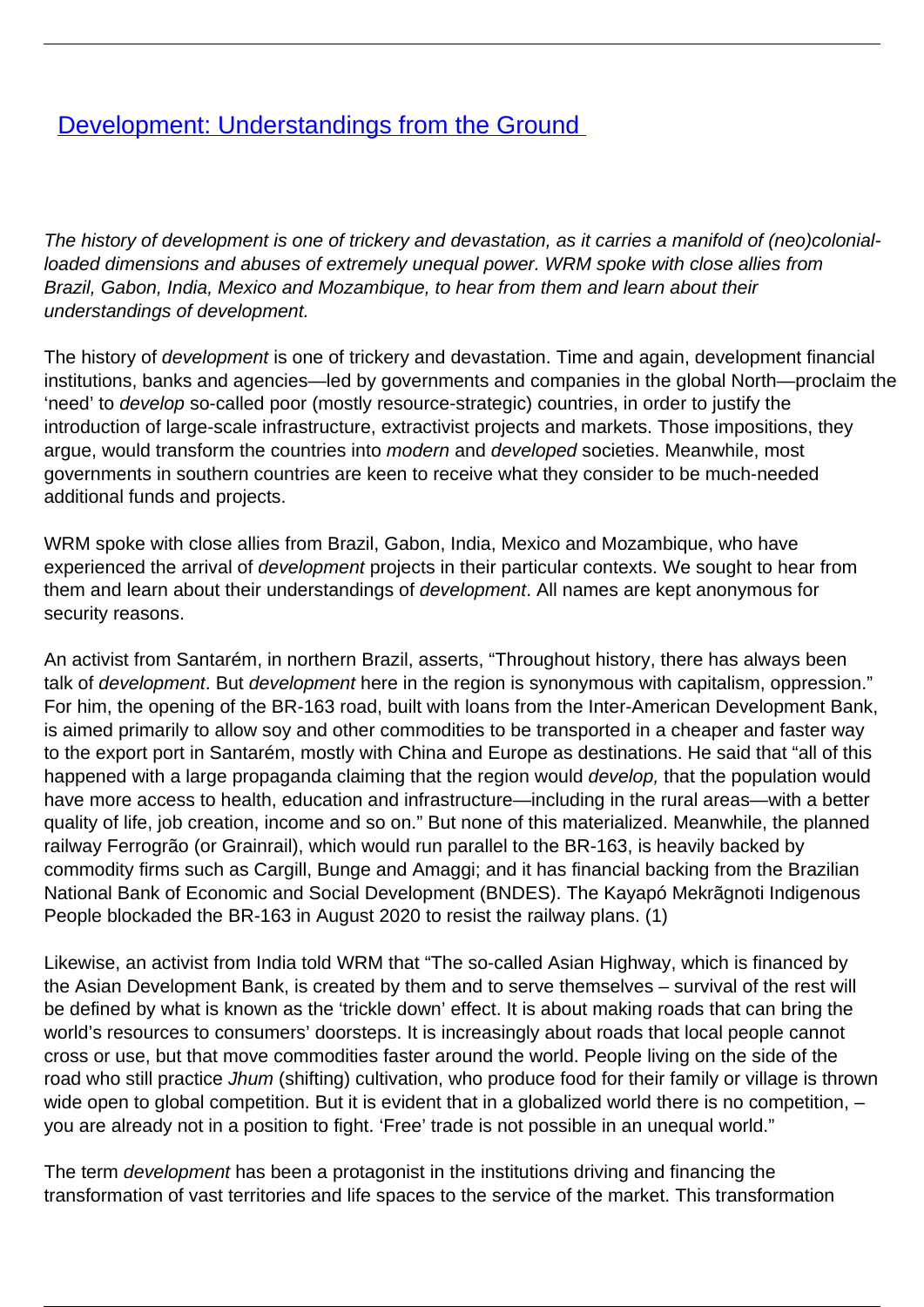involves countless community people being forced to enter the wage labour, in tandem with violent evictions, dispossessions, disruptions, assaults and injustices. This term –with all its associated connotations– creates a kind of consent, by making it seem like the goals and ideologies of powerful actors are the 'common sense' interests of whole societies. (2) As a result, those who oppose development are usually stigmatized with propaganda that claims they are either anti-development, disruptive of progress, backwards or going against the 'national interest.' The same activist from India continued: "Arguing against the highway is portrayed as anti-development or anti-people. There seems to be a pre-defined 'development' for which there are pre-defined institutions and policies packets as well as trained politicians implementing that 'development'".

While positioned as a neutral term, the notion of *development* carries a manifold of (neo)colonialloaded dimensions and abuses of extremely unequal power relations.

The experience of women in Gabon living in and around Olam's industrial oil palm plantations is a telling case. The African Development Bank (AfDB) financed Olam in 2017 for its plantations in Gabon, claiming that the funding is aligned with their initiatives, 'Feed Africa' and 'Improving quality of life for Africans.' (3) Yet, one woman from the village of Ferra told WRM that "since Olam came to the village, we can no longer fish properly because the lakes are polluted; some lakes and ponds are closed; we can no longer hunt because we have been prohibited from entering the forests." Another woman from the same village said, "we are getting poorer, we are suffering, we are going through difficult times. Why do I say this?: The lakes are closed; the backwaters in which we used to fish are closed; now they are forbidding us from accessing the forests, and preventing us from planting as we did before. We are forced to use the same land several times, which unfortunately does not produce good crops. The best lands are for them and the bad ones are for us. We are hunted like animals; we became their slaves. They are the ones who rule over our forests and our village." (4)

Countless large-scale dams, highways, trains, airports, industrial monoculture plantations, oil and gas extraction sites and pipelines, mines, mega-urbanization projects, etc. have been undertaken in the global South with the promise of development, growth, jobs and progress. Yet, the reality of those 'receiving' development has, for the most part, worsened.

An activist living in the province of Zambézia, Mozambique, who is affected by Portucel's industrial tree plantations, told us—in regards to the promises the company made to the communities—that "none of that has happened. It promised to do many things, build schools, access roads, water pumps and hospitals, and nothing was built there. It also promised jobs. It said 'you will work because we are going to make factories in Mozambique, in the province of Manica or Zambézia, and you are going to work.' But all that is no longer said. There are only the plantations they have installed so far. People have stopped working. This is not development."

Likewise, a Mexican activist opposing the so-called 'Maya Train', which is backed up by the UN with the argument of "bringing development to the peninsula" and which will cross a vast territory where more than 3.5 million Indigenous Peoples live, demanded that promoters clarify whose development are they talking about. She said, "They are telling us that we are fools who know nothing; that we are ignorant; that we don't know how to organize; that we don't know how to collaborate in the development of our communities and our people; and that we don't know how to work for the economic growth of our people. This is an insult to us. What *development* are these promoters talking about? What growth? Growth for them, for their companies, for businessmen, for those who have money? Because that is not *development* for the people! It is *development* for them. For us—the peoples and communities of the [Yucatan] peninsula—this will only bring negative impacts, such as division, more poverty, crimes, robberies, murder, prostitution, drug addiction. It will strip us of our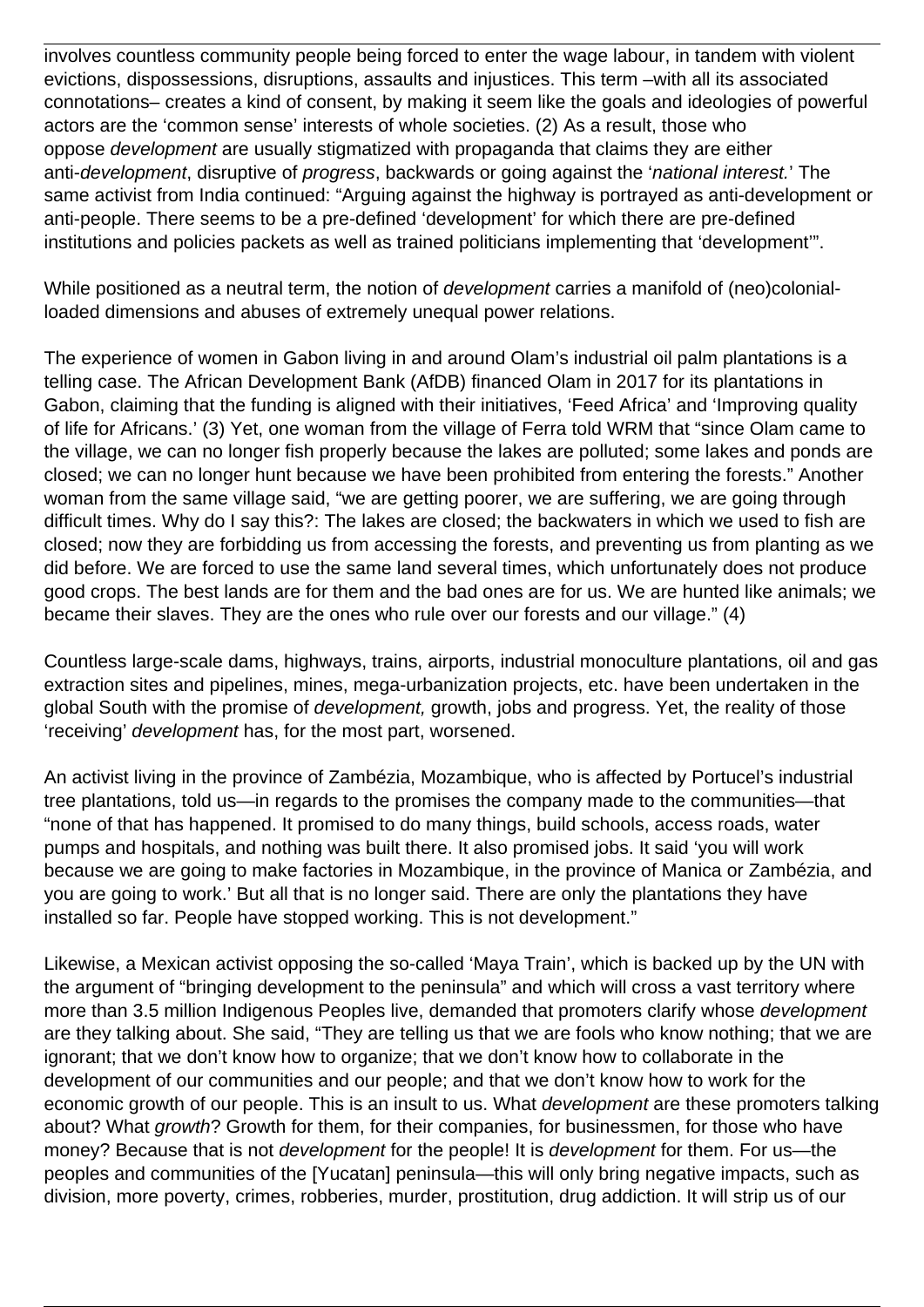language, our ways of speaking and dressing, and our forms of governance. They have come to destroy that. They bring destruction to the peninsula. We have our ways of living—belief systems we have had for many years, from our ancestors. We have our own life. That is what they have come to destroy. They are destroying the peninsula by destroying the life of indigenous and non-indigenous communities."

The use—and imposition—of this misleading language, created by those with political and economic power, is extremely instrumental in pursuing the interests of governments and companies from the global North. It is also instrumental in covering up the implicit oppression, patriarchy and racism that lie behind such imposition.

The activist from Mexico continued: "They say that they are going to "*integrate* those who are not integrated." They say, "you, peasant; you, indigenous person; you are going to be a partner because the Maya Train is going to pass through your territory, through your lands; and so you will be a partner." That is a vile lie. It is a strategy to strip us of our lands, and to turn us into cheap labor to serve tourists. That is what they want from us. And what is really at stake is the destruction of the territory. Because that is what these businesspeople come to do, along with the Federal Government. They say they are reorganizing the peninsula. What are they going to reorganize? It is done! We have been taking care of the peninsula for centuries; our women ancestors took care of the jungle, and we continue to care for it. They are not coming to reorganize anything; on the contrary, they are coming to mess up what is already in place. So there is no *development*; there is no *growth*; there is no reorganization. That is all already done, because we have done it." And she adds, "We naturally experience racism for simply having a different skin color or language; for the way we talk or dress; for the way we express ourselves; for the way we govern ourselves and our communities; for our traditions and culture. They discriminate against us because we are "Indians," who don't know anything. One way or another they disparage us. So in bringing the blessed development, they will also bring other kinds of people from other countries, because according to the government and the companies, they do know how to work. This is the racism we have experienced for many years, but now it will increase even more. They will tell us: "You are only good for serving tourists," for working, for cleaning bathrooms, for mopping, for cooking, for selling our empanadas. That is how they will treat us. Because we are the people from below, from the communities, who do not know how to speak. That is how we experience racism, and it is going to increase more than it already is. We will be cheap manual labor through forced labor; we will be the slaves of businessmen, of companies, of this very government."

An article from a 2014 WRM bulletin reflecting on the debates around 'alternatives' (5) clarified the real impacts of these *development* interventions: "In 1990, visiting European journalists asked Thai villagers who were trying to stop the Pak Mun dam what their alternative to the dam was. The villagers patiently replied that the "alternatives" were already there. We have our fisheries, they said. We have our community forests. We have our fields. We have our temples, our schools, our markets. These are what the dam would hurt or destroy. Sure we have problems, they continued. But we need to deal with them in our own way, and the dam would take away what we need in order to do that." In this way, the alternative to *development* –which is usually presented as the only option for 'helping' communities in the South – is no development. Maybe this reflection can help to open up space for the many diverse realities and 'alternatives' to emerge, which still exist in many places—although they are largely being destroyed or weakened by development itself.

For the women in Gabon living in and around Olam's oil palm plantations, alternatives to this imposed development must be theirs and not come from outside their villages. For them, "Our development is to have our own land and be able to live as we did before—from growing food, fishing